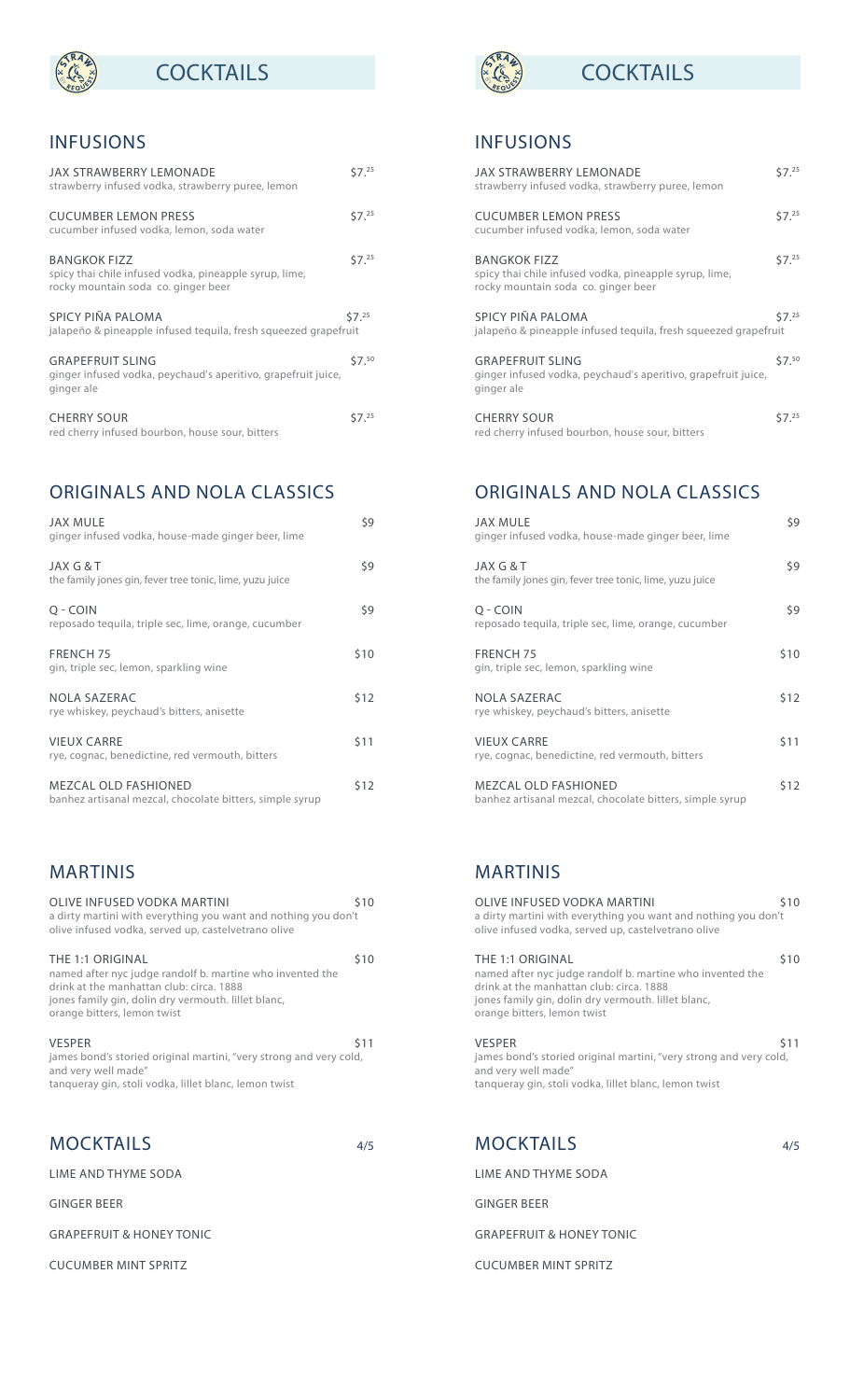| <b>Wine Spectator</b>                    |
|------------------------------------------|
| <b>AWARD</b><br><b>EXCELLENCE</b><br>019 |
|                                          |

|                                                            | ᅩ<br>ZUIG |
|------------------------------------------------------------|-----------|
| <b>WHITES</b><br><b>17 HESS CHARDONNAY</b><br>monterey, ca | 10/38     |
| 18 COLOMÉ TORRONTÉS<br>salta, ar                           | 10/38     |
| <b>18 MOHUA SAUVIGNON BLANC</b><br>marlborough, n.z.       | 11/40     |
| 18 CHÂTEAU HAUT RIAN BORDEAUX BLANC<br>bordeaux, fr        | 11/40     |
| 18 CALDARO PINOT GRIGIO<br>alto adige, it                  | 11/40     |
| 17 LOUIS LATOUR 'ARDECHE' CHARDONNAY<br>burgundy, fr       | 13/50     |
| <b>18 APERTURE CHENIN BLANC</b><br>north coast, ca         | 14/54     |
| 17 SONOMA CUTRER CHARDONNAY<br>sonoma, CA                  | 16/60     |

#### REDS

| 17 RED TREE PINOT NOIR<br>ca                              | 10/36 |
|-----------------------------------------------------------|-------|
| 17 AMAI AYA 'GRAN CORTF' MAI BFC<br>salta, ar             | 12/44 |
| 16 LA MONTESA GRENACHE, TEMPRANILLO<br>rioja, sp          | 13/48 |
| 17 BENZIGER CABERNET SAUVIGNON<br>sonoma, ca              | 13/48 |
| 10 LE POGGETTE ROSSO RESERVA SANGIOVESE<br>umbria, it     | 13/50 |
| 18 JAX 'SINEANN' PINOT NOIR<br>willamette valley, or      | 14/52 |
| <b>16 DUCKHORN 'DECOY' RED BLEND</b><br>sonoma county, ca | 16/60 |
|                                                           |       |

#### SPARKLING/ROSÉ

| 18 LORENZA ROSÉ GRENACHE, CARIGNAN, MOURVÈDRE 12/46<br>ca    |       |
|--------------------------------------------------------------|-------|
| NV VILLA SANDI IL FRESCO BRUT ROSÉ (SPARKLING)<br>veneto, it | 12/46 |
| NV LUCIEN ALBRECHT BRUT ROSÉ PINOT NOIR<br>alsace, fr        | 13/48 |
| NV DARK HORSE BRUT CHARDONNAY<br>ca                          | 12/48 |

### TAP

| PEAR HARD CIDER stem cider co   5.3%              | $\overline{7}$ |
|---------------------------------------------------|----------------|
| EASY STREET UNFILTERED WHEAT odell   4.6%         | 6              |
| GSD EVERDAY ALE the post   3.5%                   | 6              |
| MILK STOUT left hand   6%                         | $\overline{7}$ |
| TWO HEARTED AMERICAN IPA bells   7%               | 7              |
| TOWNIE ENGLISH STYLE IPA the post   6.2%          | 7              |
| ALMOST SUMMER BLONDE ALE horse & dragon   5.2%    | $\overline{7}$ |
| BUSTER NUT ENGLISH BROWN ALE ska brewing   5.3% 7 |                |
| TRIPPEL BELGIAN STYLE ALE new belgium   8.5%      | 7              |

#### BOTTLES & CANS

| COORS LIGHT 4.2%                                | 5              |
|-------------------------------------------------|----------------|
| OLD AGGIE SUPERIOR LAGER new belgium   4.7%     | 5              |
| HOWDY WESTERN PILSNER the post   4.5%           | 6              |
| ODELL IPA IPA odell   7.0%                      | 7              |
| 90 SHILLING AMBER ALE odell   5.3%              | 7              |
| FAT TIRE AMBER ALE new belgium   5.2%           | 7              |
| LITTLE RED CAP GARMAN ALTBIER grimm bros   5.2% | $\overline{7}$ |
| SAD PANDA COFFEE STOUT horse & dragon   6.8%    | 8              |

# WINES BY THE GLASS WINES BY THE GLASS



|                                                      | 2019  |
|------------------------------------------------------|-------|
| <b>WHITES</b>                                        |       |
| <b>17 HESS CHARDONNAY</b><br>monterey, ca            | 10/38 |
| 18 COLOMÉ TORRONTÉS<br>salta, ar                     | 10/38 |
| <b>18 MOHUA SAUVIGNON BLANC</b><br>marlborough, n.z. | 11/40 |
| 18 CHÂTEAU HAUT RIAN BORDEAUX BLANC<br>bordeaux, fr  | 11/40 |
| 18 CALDARO PINOT GRIGIO<br>alto adige, it            | 11/40 |
| 17 LOUIS LATOUR 'ARDECHE' CHARDONNAY<br>burgundy, fr | 13/50 |
| <b>18 APERTURE CHENIN BLANC</b><br>north coast, ca   | 14/54 |
| 17 SONOMA CUTRER CHARDONNAY<br>sonoma, CA            | 16/60 |
|                                                      |       |

#### REDS

| 17 RED TREE PINOT NOIR<br>ca                          | 10/36 |
|-------------------------------------------------------|-------|
| 17 AMALAYA 'GRAN CORTE' MALBEC<br>salta, ar           | 12/44 |
| 16 LA MONTESA GRENACHE, TEMPRANILLO<br>rioja, sp      | 13/48 |
| 17 BENZIGER CABERNET SAUVIGNON<br>sonoma, ca          | 13/48 |
| 10 LE POGGETTE ROSSO RESERVA SANGIOVESE<br>umbria, it | 13/50 |
| 18 JAX 'SINFANN' PINOT NOIR<br>willamette valley, or  | 14/52 |
| 16 DUCKHORN 'DECOY' RED BLEND<br>sonoma county, ca    | 16/60 |

#### SPARKLING/ROSÉ

| 18 LORENZA ROSÉ GRENACHE, CARIGNAN, MOURVÈDRE 12/46<br>ca    |       |
|--------------------------------------------------------------|-------|
| NV VILLA SANDI IL FRESCO BRUT ROSÉ (SPARKLING)<br>veneto, it | 12/46 |
| NV LUCIEN ALBRECHT BRUT ROSÉ (SPARKLING)<br>alsace, fr       | 13/48 |
| NV DARK HORSE BRUT CHARDONNAY (SPARKLING)<br>ca              | 12/48 |

# BEER & CIDER BEER & CIDER

#### TAP

| PEAR HARD CIDER stem cider co   5.3%              | 7 |
|---------------------------------------------------|---|
| EASY STREET UNFILTERED WHEAT odell   4.6%         | 6 |
| GSD EVERDAY ALE the post   3.5%                   | 6 |
| MILK STOUT left hand   6%                         | 7 |
| TWO HEARTED AMERICAN IPA bells   7%               | 7 |
| TOWNIE ENGLISH STYLE IPA the post   6.2%          | 7 |
| ALMOST SUMMER BLONDE ALE horse & dragon   5.2%    | 7 |
| BUSTER NUT ENGLISH BROWN ALE ska brewing   5.3% 7 |   |
| TRIPPEL BELGIAN STYLE ALE new belgium   8.5%      |   |

#### BOTTLES & CANS

| COORS LIGHT 4.2%                                | 5 |
|-------------------------------------------------|---|
| OLD AGGIE SUPERIOR LAGER new belgium   4.7%     | 5 |
| HOWDY WESTERN PILSNER the post   4.5%           | 6 |
| ODELL IPA IPA odell   7.0%                      | 7 |
| 90 SHILLING AMBER ALE odell   5.3%              | 7 |
| FAT TIRE AMBER ALE new belgium   5.2%           | 7 |
| LITTLE RED CAP GARMAN ALTBIER grimm bros   5.2% | 7 |
| SAD PANDA COFFEE STOUT horse & dragon   6.8%    | 8 |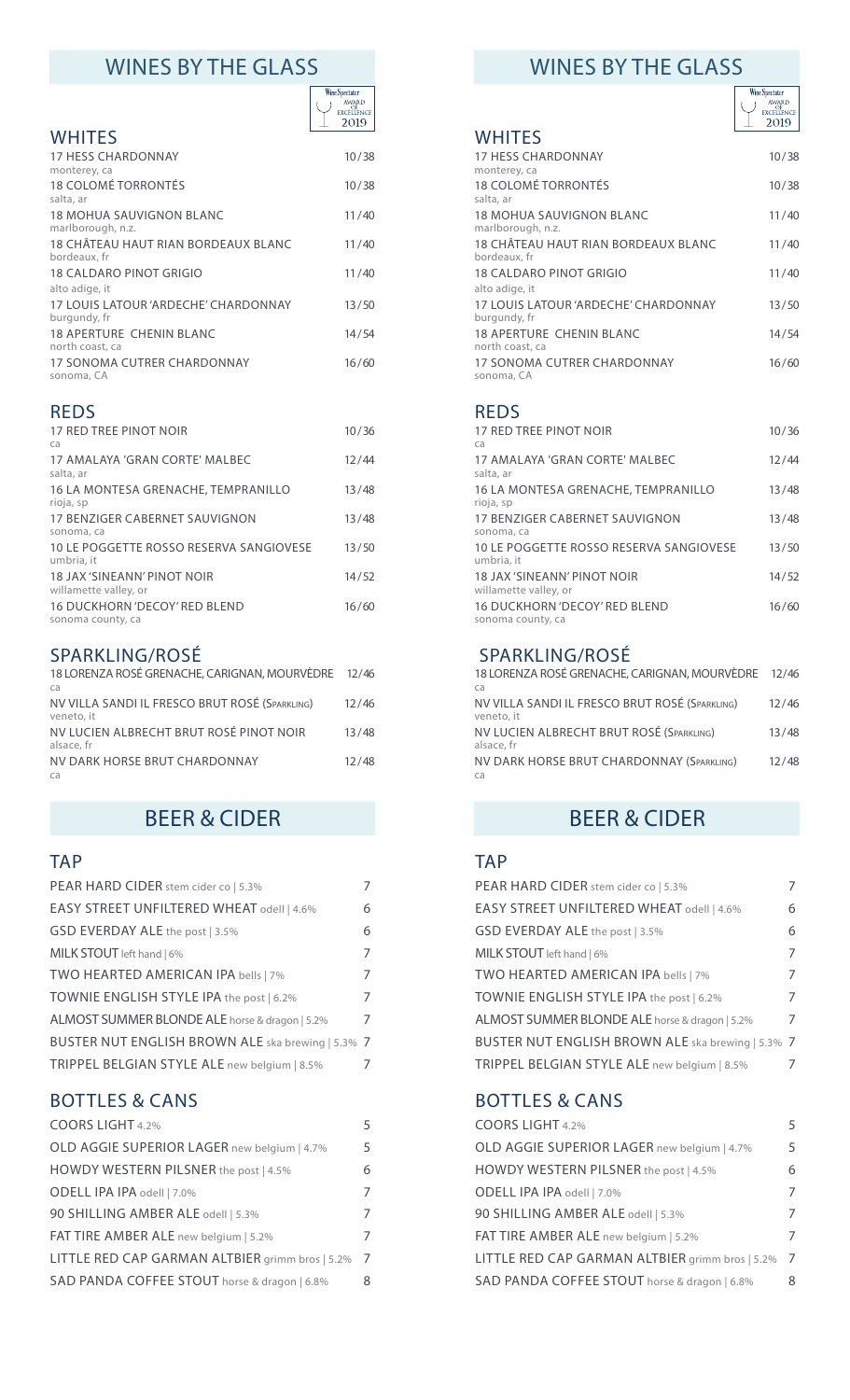# ROSÉ & SPARKLING<br>ROSÉ & SPARKLING

| 18 MAISON L'ENVOYÉ ROSÉ OF GAMAY NOIR<br>beaujulais, france        | 44  |
|--------------------------------------------------------------------|-----|
| 17 ALPHA ESTATE ROSÉ OF XINOMAVRO<br>amyndeon, greece              | 70  |
| NV NICOLAS FEUILLATTE CHARDONNAY<br>champagne, fr                  | 75  |
| 17 TORMARESCA CALAEURIA ROSÉ 1.51 NEGROAMARO<br>puglia, it         | 95  |
| NV LOUIS ROEDERER 'BRUT PREMIER' CHARDONNAY<br>champagne, fr       | 105 |
| <b>14 CORNWALL BRUT PINOT NOIR</b><br>camel valley, eng            | 150 |
| NV VEUVE CLICQUOT BRUT PINOT NOIR, CHARDONNAY 175<br>champagne, fr |     |
|                                                                    |     |

### CRISP & CLEANSING

| <b>18 OYSTER BAY SAUVIGNON BLANC</b><br>marlborough, nz             | 44  |
|---------------------------------------------------------------------|-----|
| 18 LA PEPIERE MUSCADET SÈVRE ET MAINE<br>loire valley, fr           | 45  |
| <b>18 HONIG SAUVIGNON BLANC</b><br>napa, ca                         | 48  |
| 18 FONTANA BIANCA ARNEIS<br>langhe, it                              | 53  |
| 16 TORNATORE 'ETNA BIANCO' CARRICANTE<br>sicily, it                 | 56  |
| 18 CRAGGY RANGE SAUVIGNON BLANC<br>martinborough, nz                | 56  |
| 15 BRICCO DEI GUAZZI DI GAVI CORTESE<br>piedmont, it                | 56  |
| 16 PELLEGRINI UNOAKED CHARDONNAY<br>russian river valley, ca        | 60  |
| 16 SAN BRIZIO 'LA CAPPUCCINA' GARGENEGA<br>soave, it                | 64  |
| 18 DOMAINE MITTNACHT 'GYOTAKU' NOBLE BLEND<br>alsace, fr            | 65  |
| 17 CHÄTEAU MUSAR JEUNE CHARDONNAY, VIOGNIER, VERMENTINO<br>lebanon  | 66  |
| 18 DOMAINE DU CARROU SAUVIGNON BLANC<br>sancerre, fr                | 67  |
| 16 DELAIRE GRAFF 'BANGHOEK RESERVE' CHARDONNAY<br>south africa      | 68  |
| 14 LIEU DIT MELON DE BOURGOGNE<br>santa maria valley, ca            | 69  |
| <b>16 TRIMBACH REISLING</b><br>alsace, fr                           | 70  |
| 17 PAUL NICOLLE 'VIELLE VIGNES' CHARDONNAY<br>chablis, fr           | 72  |
| <b>16 DUCKHORN SAUVIGNON BLANC</b><br>napa valley, ca               | 80  |
| <b>17 DOMAINE SIGALAS ASSYRTIKO</b><br>santorini, gr                | 95  |
| 15 JEAN-MARC VINCENT SANTENAY 1ER CRU BLANC<br>burgundy, fr         | 175 |
| 17 CHÂTEAU DE BLAGNY MERSAULT 1ER CRU BLANC<br>burgundy, fr         | 199 |
| RIPE & REFRESHING                                                   |     |
| 18 JEZEBEL RIESLING, PINOT GRIS, VIOGNIER, GEWURZTRAMINER<br>oregon | 38  |
| 18 J VINEYARDS PINOT GRIS<br>ca                                     | 44  |
| 17 IMAGERY ESTATE CHARDONNAY<br>sonoma, ca                          | 44  |
| 17 DOMAINE LE CAPITAINE DEMI-SEC CHENIN BLANC<br>vouvray, france    | 45  |
| 10 BELLE PENTE RIESLING<br>willamette, or                           | 49  |
| 17 LA CAÑA ALBARIÑO<br>rías baixas, esp                             | 50  |
| 18 STAG'S LEAP 'HANDS OF TIME' CHARDONNAY<br>napa valley, ca        | 56  |
| <b>15 FOXEN CHENIN BLANC</b><br>santa maria valley, ca              | 60  |
| <b>17 STOLPMAN ROUSSANNE</b><br>ballard canyon, ca                  | 62  |
| <b>15 SCARPETTA FRIULANO</b><br>friuli-venezia giulia, it           | 79  |
| 12 KEPLINGER VIOGNIER, ROUSSANNE<br>sierra foothills, ca            | 119 |
| 15 CHÂTEAU MONTELENA CHARDONNAY<br>napa valley, ca                  | 135 |
| 13 SCHOLIUM 'SYLPHS' UNRACKED CHARDONNAY<br>lodi, ca                | 179 |
| 16 KOSTA BROWNE 'ONE SIXTEEN' CHARDONNAY<br>sonoma, ca              | 183 |
| <b>16 ROMBAUER CHARDONNAY 1.5L</b><br>carneros, ca                  | 189 |

| 18 MAISON L'ENVOYÉ ROSÉ OF GAMAY NOIR<br>beaujulais, france    | 44  |
|----------------------------------------------------------------|-----|
| NV NICOLAS FEUILLATTE CHARDONNAY<br>champagne, fr              | 75  |
| 17 TORMARESCA CALAFURIA ROSÉ 1.5L NEGROAMARO<br>puglia, it     | 95  |
| NV LOUIS ROEDERER 'BRUT PREMIER' CHARDONNAY<br>champagne, fr   | 105 |
| <b>14 CORNWALL BRUT PINOT NOIR</b><br>camel valley, eng        | 150 |
| NV VEUVE CLICOUOT BRUT PINOT NOIR, CHARDONNAY<br>champagne, fr | 175 |

## WHITES WHITES

| <b>CRISP &amp; CLEANSING</b>                                                   |     |
|--------------------------------------------------------------------------------|-----|
| <b>18 OYSTER BAY SAUVIGNON BLANC</b><br>marlborough, nz                        | 44  |
| 18 LA PEPIERE MUSCADET SÈVRE ET MAINE<br>loire valley, fr                      | 45  |
| <b>18 HONIG SAUVIGNON BLANC</b><br>napa, ca                                    | 48  |
| <b>18 FONTANA BIANCA ARNEIS</b><br>langhe, it                                  | 53  |
| 16 TORNATORE 'ETNA BIANCO' CARRICANTE<br>sicily, it                            | 56  |
| 18 CRAGGY RANGE SAUVIGNON BLANC<br>martinborough, nz                           | 56  |
| 15 BRICCO DEI GUAZZI DI GAVI CORTESE<br>piedmont, it                           | 56  |
| 16 PELLEGRINI UNOAKED CHARDONNAY<br>russian river valley, ca                   | 60  |
| 16 SAN BRIZIO 'LA CAPPUCCINA' GARGENEGA<br>soave, it                           | 64  |
| 18 DOMAINE MITTNACHT 'GYOTAKU' NOBLE BLEND<br>alsace, fr                       | 65  |
| 17 CHÂTEAU MUSAR JEUNE CHARDONNAY, VIOGNIER, VERMENTINO<br>lebanon             | 66  |
| 18 DOMAINE DU CARROU SAUVIGNON BLANC<br>sancerre, fr                           | 67  |
| 16 DELAIRE GRAFF 'BANGHOEK RESERVE' CHARDONNAY<br>south africa                 | 68  |
| 14 LIEU DIT MELON DE BOURGOGNE<br>santa maria valley, ca                       | 69  |
| 16 TRIMBACH REISLING<br>alsace, fr                                             | 70  |
| 17 PAUL NICOLLE 'VIELLE VIGNES' CHARDONNAY<br>chablis, fr                      | 72  |
| <b>16 DUCKHORN SAUVIGNON BLANC</b><br>napa valley, ca                          | 80  |
| 17 DOMAINE SIGALAS ASSYRTIKO<br>santorini, gr                                  | 95  |
| 15 JEAN-MARC VINCENT SANTENAY 1ER CRU BLANC<br>burgundy, fr                    | 175 |
| 17 CHÂTEAU DE BLAGNY MERSAULT 1ER CRU BLANC<br>burgundy, fr                    | 199 |
| RIPE & REFRESHING<br>18 JEZEBEL RIESLING, PINOT GRIS, VIOGNIER, GEWURZTRAMINER | 38  |
| <b>18 J VINEYARDS PINOT GRIS</b>                                               | 44  |
| ca<br>17 IMAGERY ESTATE CHARDONNAY                                             | 44  |
| sonoma, ca<br>17 DOMAINE LE CAPITAINE DEMI-SEC CHENIN BLANC                    | 45  |
| vouvray, france<br>10 BELLE PENTE RIESLING                                     | 49  |
| willamette, or<br>17 LA CAÑA ALBARIÑO                                          | 50  |
| rías baixas, esp<br>18 STAG'S LEAP 'HANDS OF TIME' CHARDONNAY                  | 56  |
| napa valley, ca<br><b>15 FOXEN CHENIN BLANC</b>                                | 60  |
| santa maria valley, ca<br><b>17 STOLPMAN ROUSSANNE</b>                         | 62  |
| ballard canyon, ca<br><b>15 SCARPETTA FRIULANO</b>                             | 79  |
| friuli-venezia giulia, it<br>12 KEPLINGER VIOGNIER, ROUSSANNE                  | 119 |
| sierra foothills, ca<br>15 CHÂTEAU MONTELENA CHARDONNAY                        | 135 |
| napa valley, ca<br>13 SCHOLIUM 'SYLPHS' UNRACKED CHARDONNAY                    | 179 |
| lodi, ca<br>16 KOSTA BROWNE 'ONE SIXTEEN' CHARDONNAY                           | 183 |
| sonoma, ca<br>16 ROMBAUER CHARDONNAY 1.5L                                      | 189 |